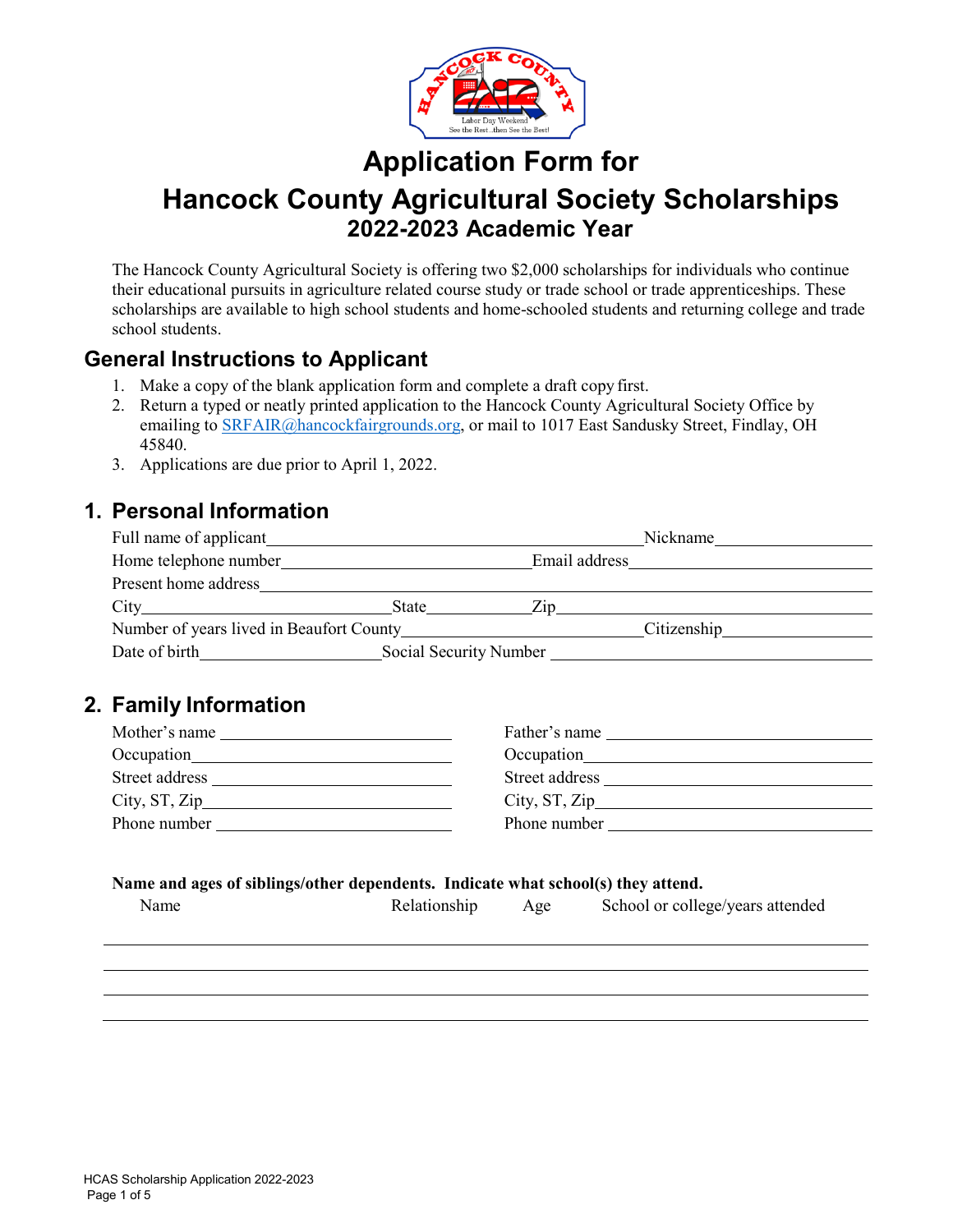### **3. Education**

**a. Name all secondary and/or technical schools you have attended in the last five years. List the school you are presently attending first.**

**b. How many years do you plan to attend college, trade school, or apprentice and what course of study would you like topursue?**

**c. What future business or educational career will you likely pursue after finishing education?**

**d. What college(s)/school(s) would you most like to attend? Please explain your reason.**

**e. What colleges/schools have you applied to for admission? Please indicate acceptance status.**

**f. List scholarships, grants or loans for which you have applied, and check the ones you plan to use. Indicate funding amount you will receive.**

**Amount Plan to use**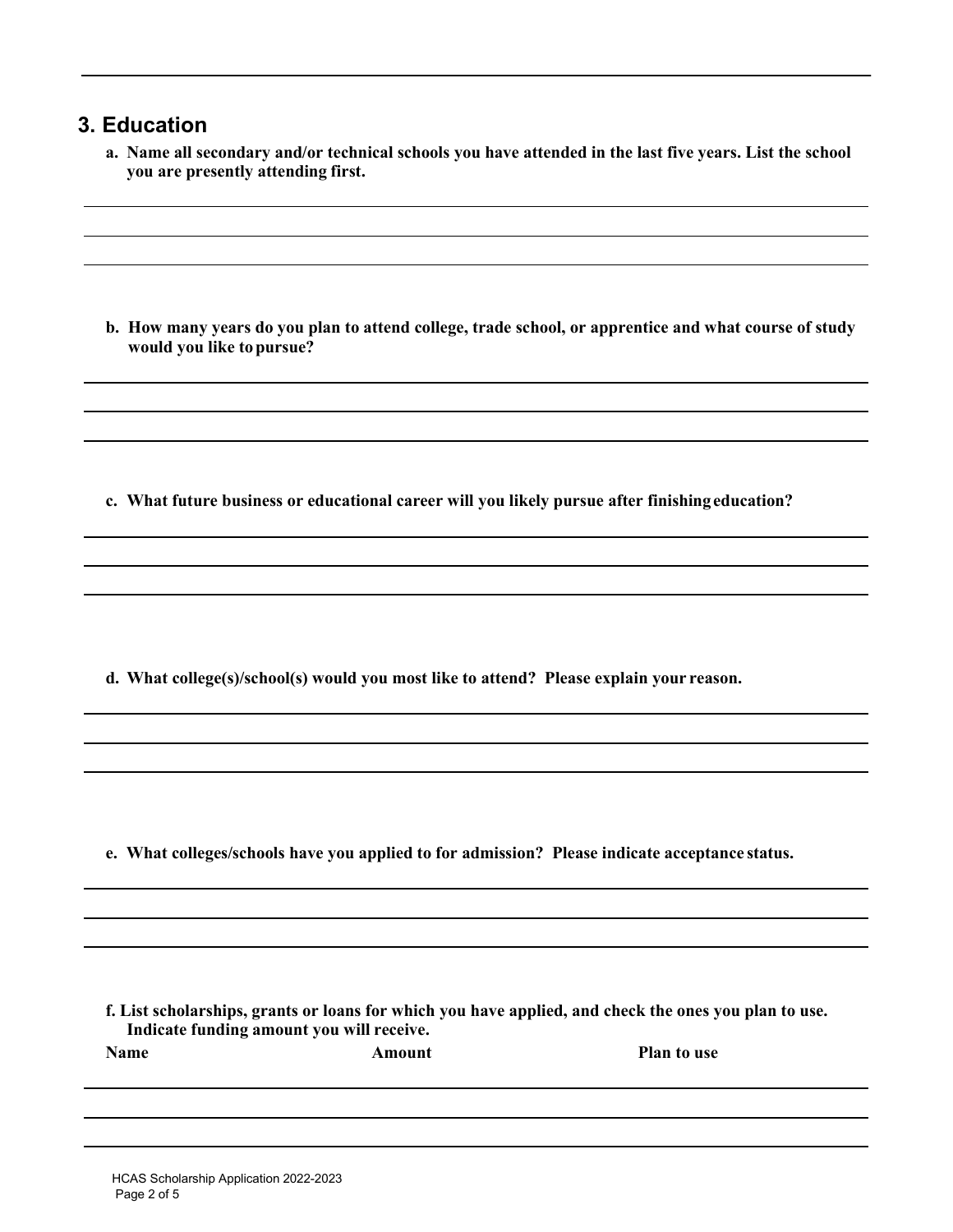- **4. Hancock County Agricultural Society and Hancock County Fair participation and activities.**
	- **a. List/summarize your previous participation at the Hancock County Fair and related Hancock County Agricultural Society activities.**

**5. Academic, service, and extra activities. Use additional pages or attach resume for sections 4a, 4b, and 4c.**

**a. List academic awards, achievements and dates.**

**b. List participation in community service and extra-curricular activities.**

| c. List jobs you have held in the last three years. |              |                       |                 |               |  |
|-----------------------------------------------------|--------------|-----------------------|-----------------|---------------|--|
| <b>Employer</b>                                     | <b>Dates</b> | <b>Hours per week</b> | <b>Position</b> | <b>Salary</b> |  |
|                                                     |              |                       |                 |               |  |
|                                                     |              |                       |                 |               |  |
|                                                     |              |                       |                 |               |  |
|                                                     |              |                       |                 |               |  |

 $\overline{a}$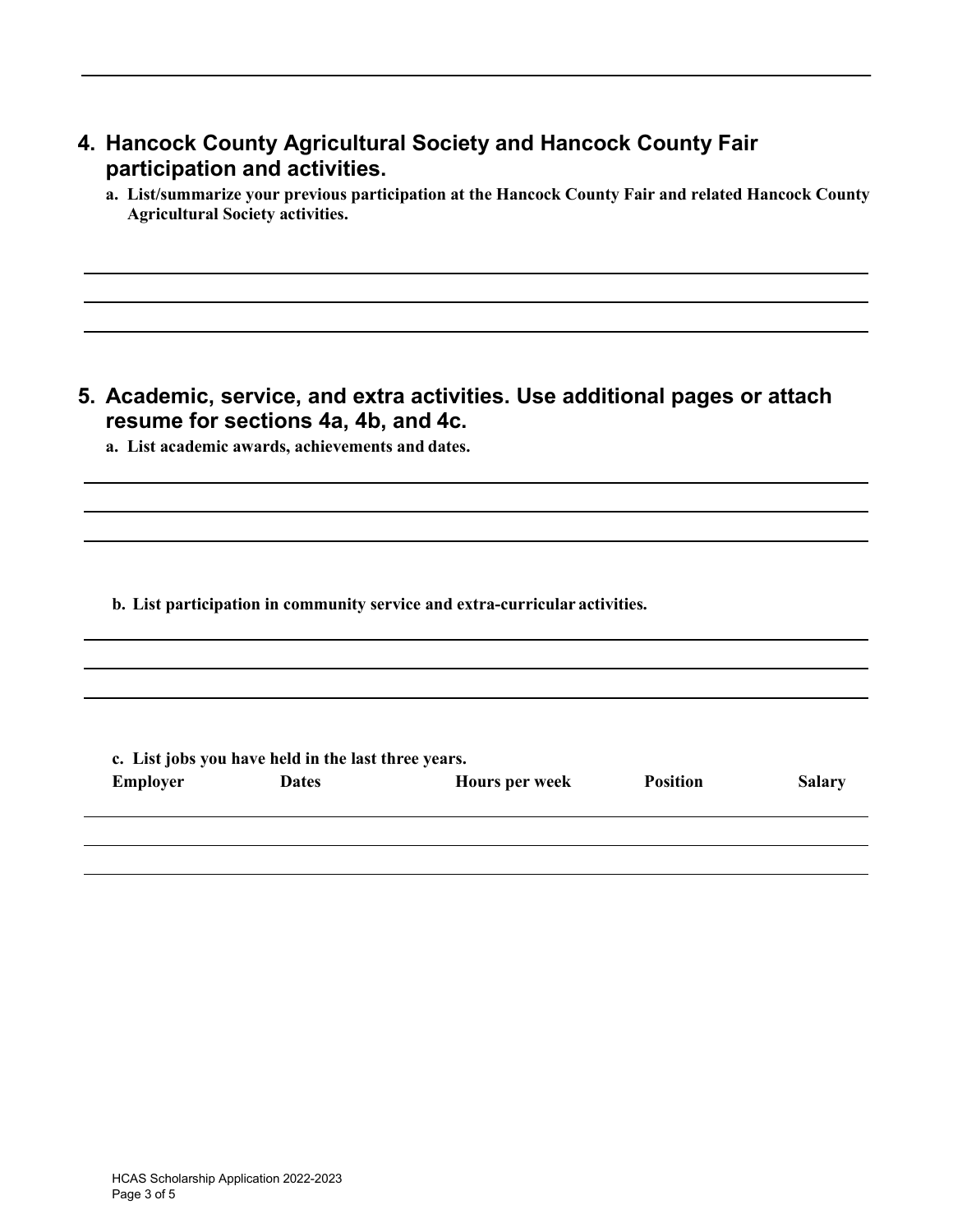## **6. Your Expected Cost of College/School:**

|                                    | College_______ | College _______ | College ______ | College ______ |
|------------------------------------|----------------|-----------------|----------------|----------------|
| Tuition                            |                |                 |                |                |
| Room/board                         |                |                 |                |                |
| <b>Books/supplies</b>              |                |                 |                |                |
| Clothing/personal                  |                |                 |                |                |
| Entertainment                      |                |                 |                |                |
| Transportation                     |                |                 |                |                |
| Scholarship<br>money<br>available? |                |                 |                |                |
| <b>Total Annual Cost</b>           |                |                 |                |                |

**Please provide the following information for each school that you apply.**